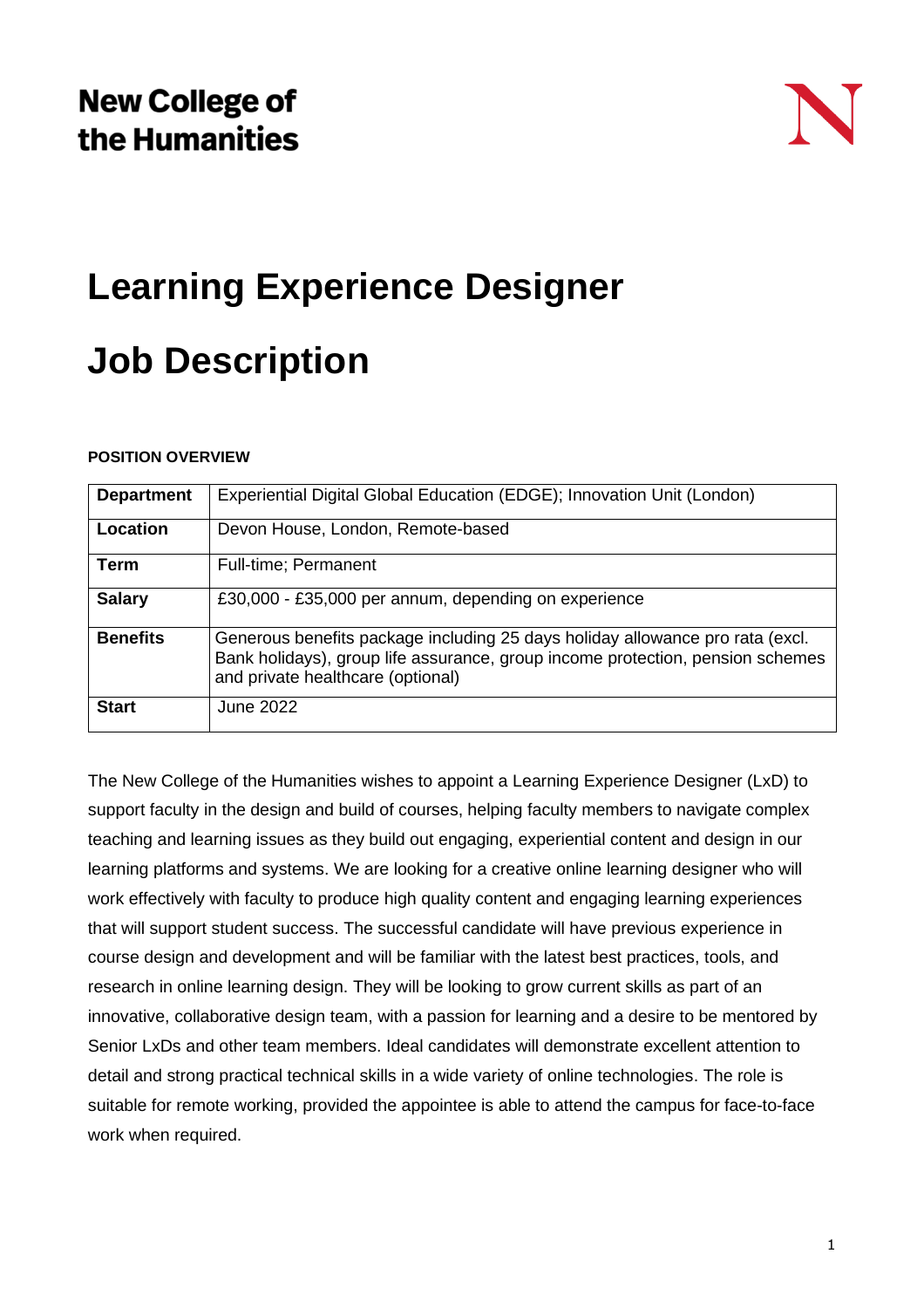#### **Duties and Responsibilities**

- Work closely and in collaboration with Senior LxDs, multimedia experience designers, video producers and Learning Solutions Architects, to create interactive tools and highquality media in the development of courses, with an eye towards modern, sleek, and intuitive design
- Design of learning offerings for the unique needs of each identified audience or an identified business or learning problem
- Design of learning content with consideration of the user experience
- Design of rigorous and relevant formative and summative assessments to effectively measure progress and competence
- Application of instructional design principles, learning theory, and educational technologies in the design and development of online learning experiences
- Assist Senior LxDs in leading meetings with faculty, enterprise partners, and clients around learning design
- Pro-actively manage course design and development issues as well as project schedule
- Converse with faculty about educational, pedagogic and technology issues
- Work collaboratively with multimedia teams to develop engaging multimedia content
- Work with production teams to build learning assets and/or curriculum, ensuring a quality user experience and with consideration for build being scalable
- Troubleshooting of any basic educational technology issues
- Ensure high attention to detail and a high level of accuracy in learning materials
- Any other duties commensurate with the level of responsibility of this post, for which the post holder has the necessary experience and/or training

#### **About EDGE**

EDGE (Experiential, Digital, Global, Education) is part of Northeastern's Global Network and is dedicated to designing and delivering work-related learning throughout the UK and internationally. The EDGE team work remotely, using innovative pedagogical approaches and best practice in digital education and collaboration to ensure an excellent learner experience for individuals or groups of learners, wherever they are based. The EDGE team currently delivers a growing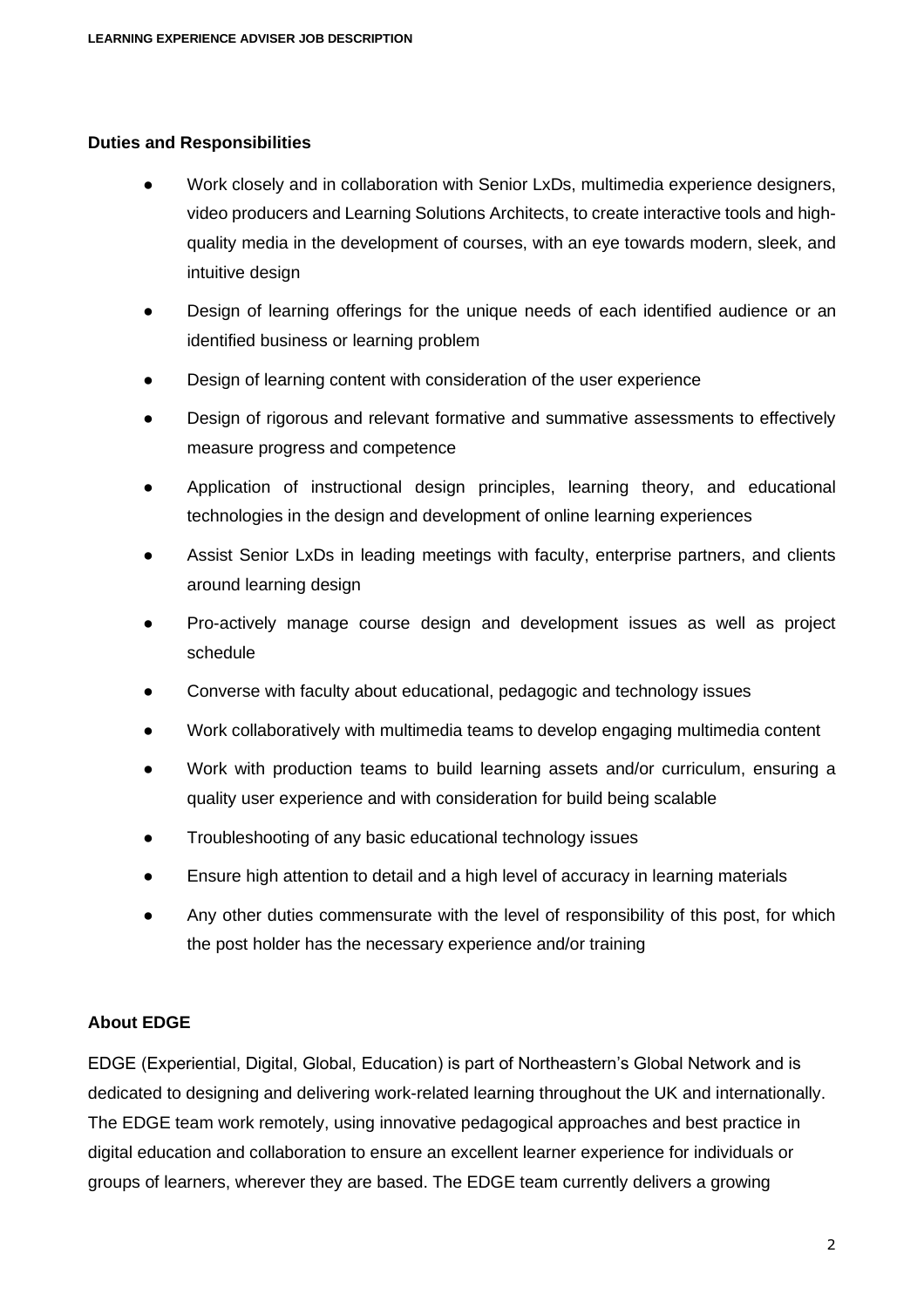portfolio of work-related learning aligned to digital transformation, data science, artificial intelligence, and project management.

# **Person Specification Criteria (Essential / Desirable)**

### **Qualifications**

● Bachelor's degree (Master's preferred) in instructional design, distance learning, adult education, educational technology, or a related field and/or a body of work that demonstrates similar competencies [E]

# **Key Criteria**

- Demonstrated experience designing and/or teaching online courses [E]
- Experience of designing learning offerings in response to an identified business or learning problem [E]
- Experience with one or more learning management systems, as well as common software used in the design and development of distance learning courses [E]
- Experience working with product teams to build learning assets or curriculum [E]
- Experience working with multimedia teams  $[E]$
- Experienced in the use of eLearning tools and technologies such as the Articulate suite of products, Camtasia, Adobe Suite as examples [E]
- Exceptional attention to detail and ability to achieve high level of accuracy  $[E]$
- Demonstrated problem-solving and an ability to effectively manage projects that involve working with diverse individuals who may be local or at a distance [E]
- Strong organisational and time management skills, demonstrating and ability to work flexibly and creatively across multiple projects with strict and conflicting deadlines, while maintaining high-quality standard of work [E]
- Ability to maintain focus on priorities while multi-tasking and thrive in an agile, fastpaced, iterative, design-based environment [E]
- Excellent communication (verbal and written) and interpersonal skills, including effective stakeholder and partnership working - maintaining positive relationships and building consensus [E]
- Ability to collaborate across networks and work effectively in virtual teams  $[E]$